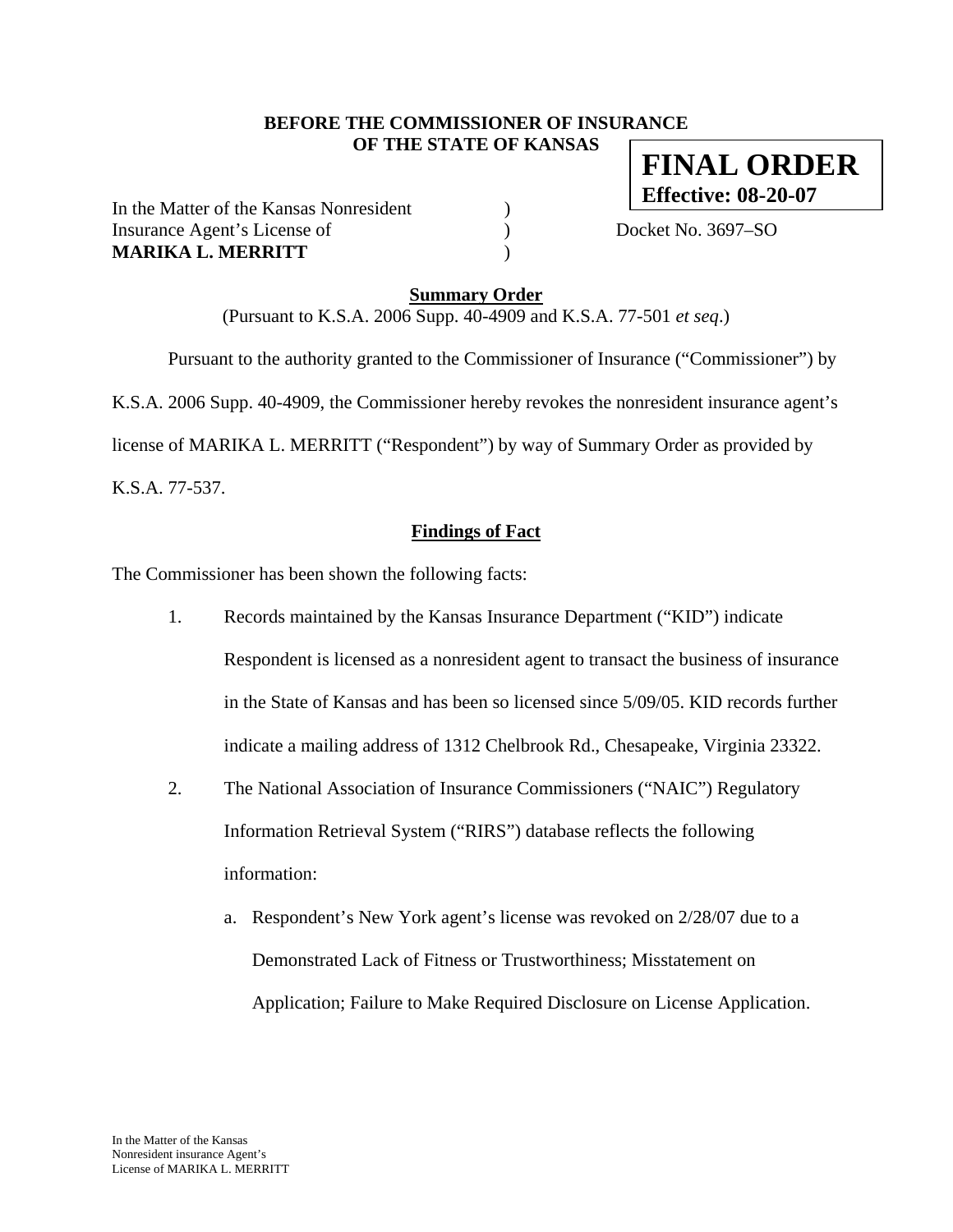- b. Respondent's South Carolina Producer's license was revoked on 2/23/07 due to a Failure to Respond; Failure to Make Required Disclosure on License Application.
- c. Respondent's Virginia Producer's license was revoked on 7/12/07 due to a Failure to Respond; Failure to Make Required Disclosure on License Application.

# **Applicable Law**

K.S.A. 2006 Supp. 40-4909 provides, in pertinent part:

- (a) The Commissioner may deny, suspend, revoke or refuse renewal of any license issued under this act if the Commissioner finds that the applicant or license holder has:
	- (2) Violated
		- (A) Any provision of chapter 40 of the Kansas Statutes Annotated and amendments thereto, or any rule and regulation promulgated thereunder; or
			- (9) Had an insurance agent license, or its equivalent denied, suspended or revoked in any other state, district or territory.
- (b) In addition, the Commissioner may suspend, revoke or refuse renewal of any license issued under this act if the Commissioner finds that the interests of the insurer or the insurable interests of the public are not properly served under such license.

K.S.A. 2006 Supp. 40-4906 and K.S.A. 2006 Supp. 40-4908 provide for issuance of a

nonresident insurance agent's license in reliance upon the agent's valid license in the agent's

home state.

## **Conclusions of Law**

The Commissioner has jurisdiction over the Respondent as well as the subject matter of this

proceeding, and such proceeding is held in the public interest.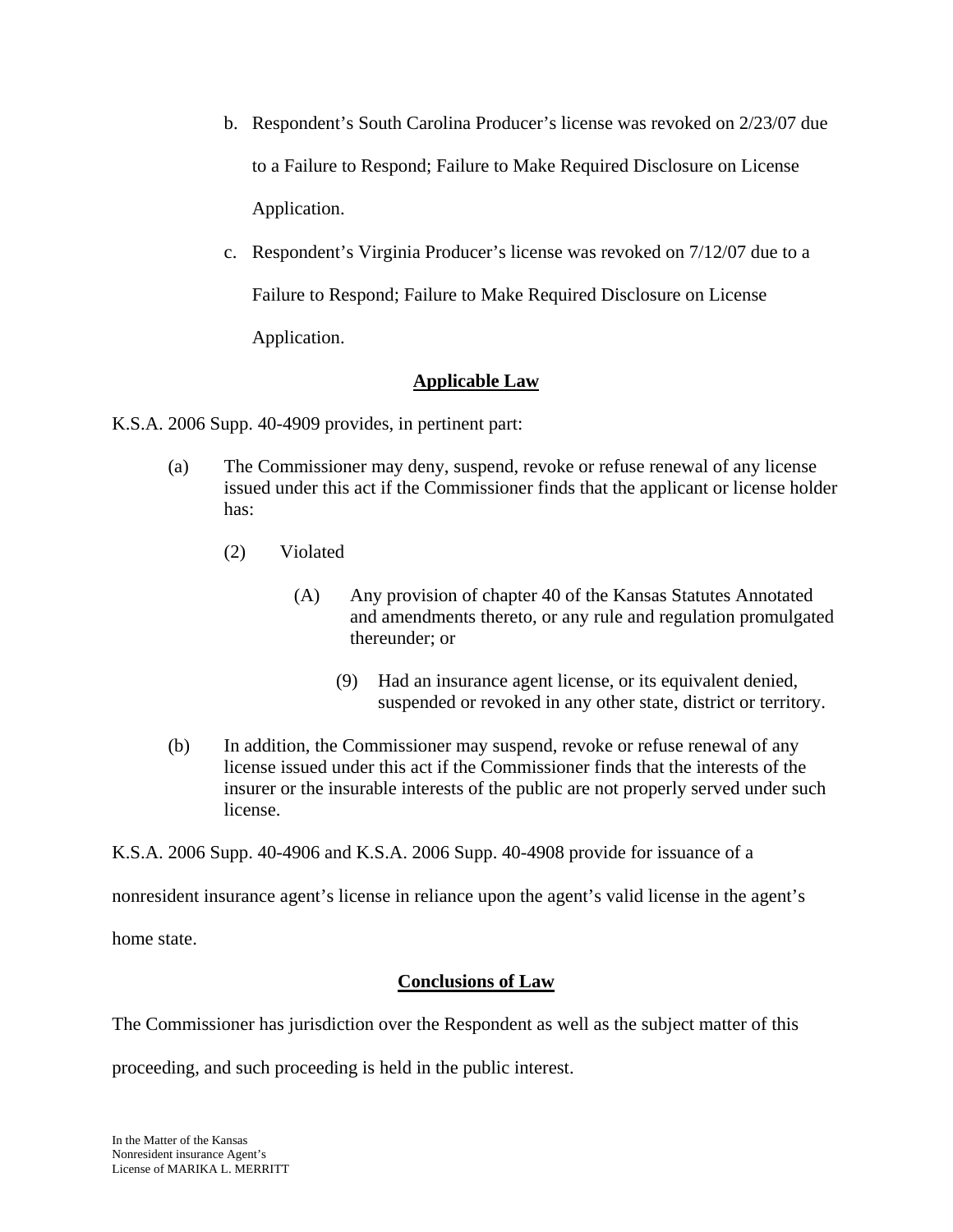- 3. The Commissioner finds that Respondent's Kansas nonresident insurance agent's license may be revoked solely because Respondent has had an agent's license or its equivalent revoked in another state.
- 4. The Commissioner finds that Respondent's Kansas nonresident insurance agent's license may be revoked because the license is based on reciprocity, and Respondent's license in her home state of Virginia has been revoked.
- 5. Accordingly, the Commissioner concludes that sufficient grounds exist for the revocation of the nonresident insurance agent's license of Respondent pursuant to K.S.A. 2006 Supp. 40-4909(a).
- 6. The Commissioner finds that the nonresident insurance agent's license of Respondent should be revoked without delay for the protection of the insurable interests of the public pursuant to K.S.A. 2006 Supp. 40-4909(b).
- 7. Based on the facts and circumstances set forth herein, it appears the use of summary proceedings in this matter are appropriate, in accordance with the provisions set forth in K.S.A. 77-537(a), in that the use of summary proceedings does not violate any provision of the law and the protection of the public interest does not require the KID to give notice and opportunity to participate to persons other than MARIKA L. MERRITT.

# **IT IS THEREFORE ORDERED BY THE COMMISSIONER OF INSURANCE THAT** the Kansas nonresident insurance agent's license of MARIKA L. MERRITT is hereby **REVOKED**  effective the effective date of this Order.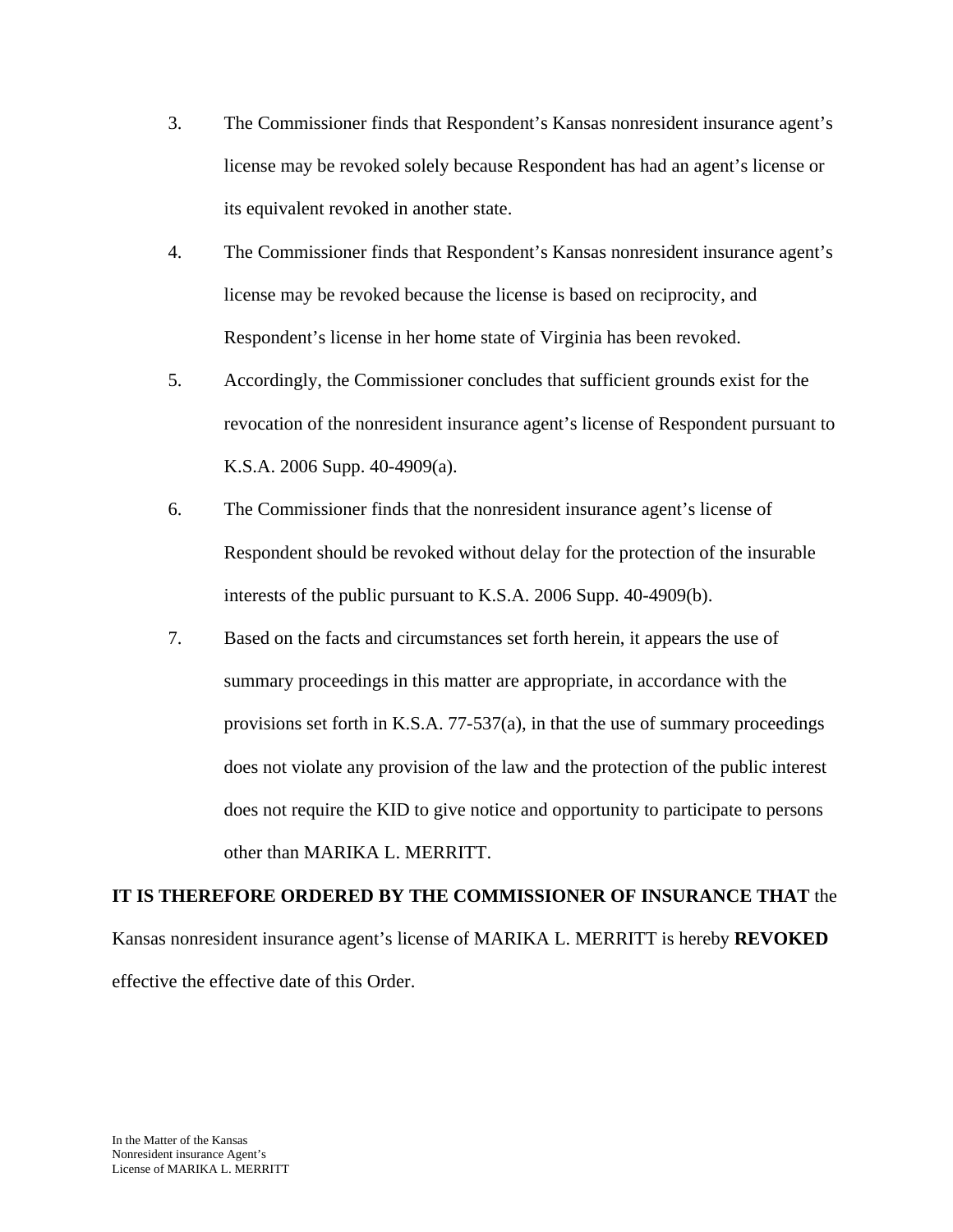**IT IS FURTHER ORDERED** that MARIKA L. MERRITT shall CEASE and DESIST from the

sale, solicitation, or negotiation of insurance and/or receiving compensation deriving from the

sale, solicitation, or negotiation of insurance conducted after the effective date of this Order.

## **NOTICE OF RIGHTS**

MARIKA L. MERRITT ("Respondent") is entitled to a hearing pursuant to K.S.A. 77-537, the Kansas Administrative Procedure Act. If Respondent desires a hearing, Respondent must file a written request for a hearing with:

 John W. Campbell, General Counsel Kansas Insurance Department 420 S.W.  $9^{th}$  Street Topeka, Kansas 66612

This request must be filed within fifteen (15) days from the date of service of this Order. If Respondent requests a hearing, the Kansas Insurance Department will notify Respondent of the time and place of the hearing and information on procedures, right of representation, and other rights of parties relating to the conduct of the hearing, before commencement of the same.

If a hearing is not requested in the time and manner stated above, this Order shall become effective as a Final Order upon the expiration of time for requesting a hearing, pursuant to K.S.A. 77-613. In the event Respondent files a petition for judicial review, pursuant to K.S.A. 77-613(e), the agency officer to be served on behalf of the Kansas Insurance Department is:

 John W. Campbell, General Counsel Kansas Insurance Department 420 S.W.  $9<sup>th</sup>$  Street Topeka, Kansas 66612

### **IT IS SO ORDERED THIS \_\_1st\_\_ DAY OF \_\_\_August\_\_\_\_, 2007, IN THE CITY OF TOPEKA, COUNTY OF SHAWNEE, STATE OF KANSAS.**



 $\angle$ s/ Sandy Praeger $\angle$ Sandy Praeger Commissioner of Insurance

 $\angle$ s/ John W. Campbell $\Box$  John W. Campbell General Counsel

In the Matter of the Kansas Nonresident insurance Agent's License of MARIKA L. MERRITT